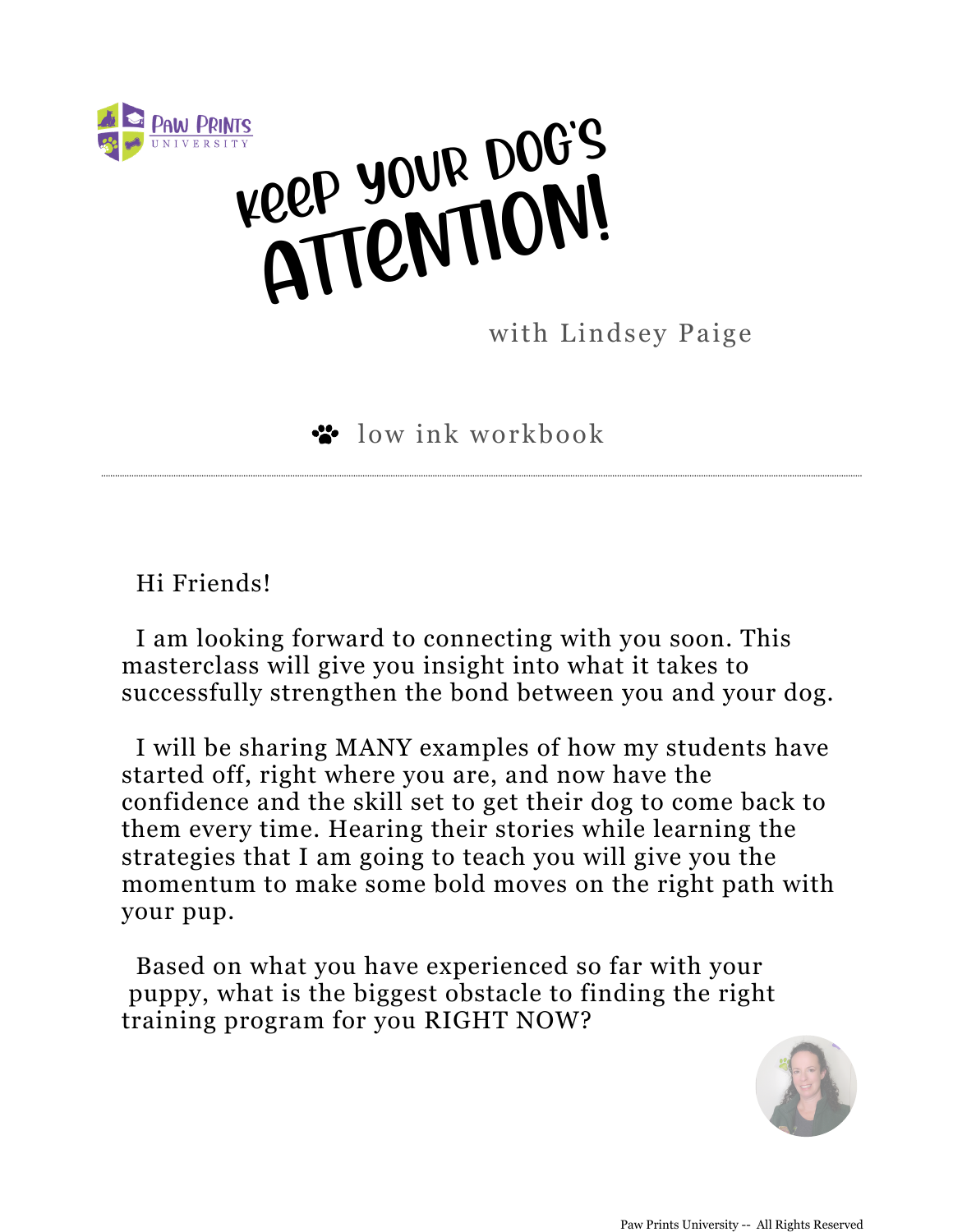TO GET THE MOST FROM THIS MASTERCLASS, HERE ARE THREE HELPFUL SUGGESTIONS:

#### • SHOW UP LIVE

(and get access to a Free Training Guide). If you make the time to show up Live, you will get more from the masterclass experience and gain the clarity you need to make BIG strides in your training. Plus, if you show up Live, you will get access to my brand new "do it yourself" guide to building your in-home agility course to keep your entire family and dog busy for days, so mark your calendar now!

#### PRINT THIS WORKBOOK

Print this workbook in advance and use it during our time together to stay fully engaged and take notes on the actions you want to implement quickly. I have specifically given you just a few hints throughout this workbook as to what we will be covering. Once we are on the Live masterclass together, you will be able to fill in the blanks as well as answer the questions. No need to fill in the blanks now - I will walk you through all of the details soon!

#### JOT DOWN YOUR QUESTIONS

To get things started a little early, what questions would you like me to answer? (Since we will be together in real-time, I will be answering a bunch of training-related questions at the end.) Think of your question in advance and write it down!

\_\_\_\_\_\_\_\_\_\_\_\_\_\_\_\_\_\_\_\_\_\_\_\_\_\_\_\_\_\_\_\_\_\_\_\_\_\_\_\_\_\_\_\_\_\_\_\_

\_\_\_\_\_\_\_\_\_\_\_\_\_\_\_\_\_\_\_\_\_\_\_\_\_\_\_\_\_\_\_\_\_\_\_\_\_\_\_\_\_\_\_\_\_\_\_\_

\_\_\_\_\_\_\_\_\_\_\_\_\_\_\_\_\_\_\_\_\_\_\_\_\_\_\_\_\_\_\_\_\_\_\_\_\_\_\_\_\_\_\_\_\_\_\_\_

\_\_\_\_\_\_\_\_\_\_\_\_\_\_\_\_\_\_\_\_\_\_\_\_\_\_\_\_\_\_\_\_\_\_\_\_\_\_\_\_\_\_\_\_\_\_\_\_

\_\_\_\_\_\_\_\_\_\_\_\_\_\_\_\_\_\_\_\_\_\_\_\_\_\_\_\_\_\_\_\_\_\_\_\_\_\_\_\_\_\_\_\_\_\_\_\_

QUESTIONS FOR MASTERCLASS:

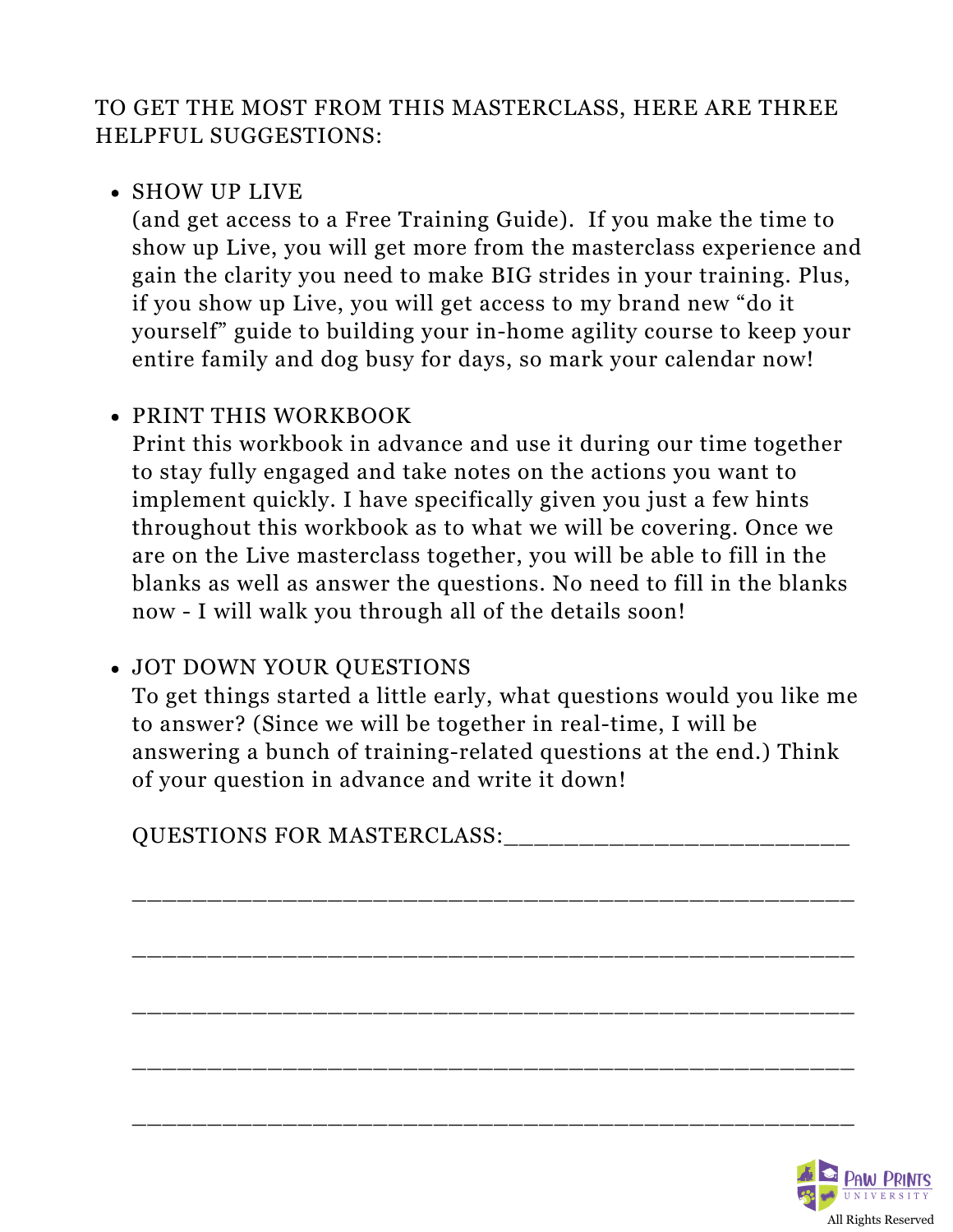### Behind the Scenes: Technique #1

# The Step-by-Step Road Map to Get your Puppy to Come Back Every Time

I'm going to demonstrate how you can bond with your animal companion to decrease the stress and anxiety of handling an over excited puppy or aggressive puller and increase the calm and success when your dog chooses to focus on you no matter how big of a distraction is on the other side of the fence, the trail, or the street.

|                     | To create a _______ with your puppy, always _______________ in a     |  |
|---------------------|----------------------------------------------------------------------|--|
|                     | tone. To focus your puppy's attention, let's teach them to           |  |
|                     | ____________________. To grab your puppy's attention,                |  |
|                     | ____________ is a great starter cue.                                 |  |
| you and your puppy? | What is one skill you want to acquire to strengthen the bond between |  |
|                     |                                                                      |  |
| Insights and Notes: |                                                                      |  |
|                     |                                                                      |  |
|                     |                                                                      |  |

\_\_\_\_\_\_\_\_\_\_\_\_\_\_\_\_\_\_\_\_\_\_\_\_\_\_\_\_\_\_\_\_\_\_\_\_\_\_\_\_\_\_\_\_\_\_\_\_\_\_\_

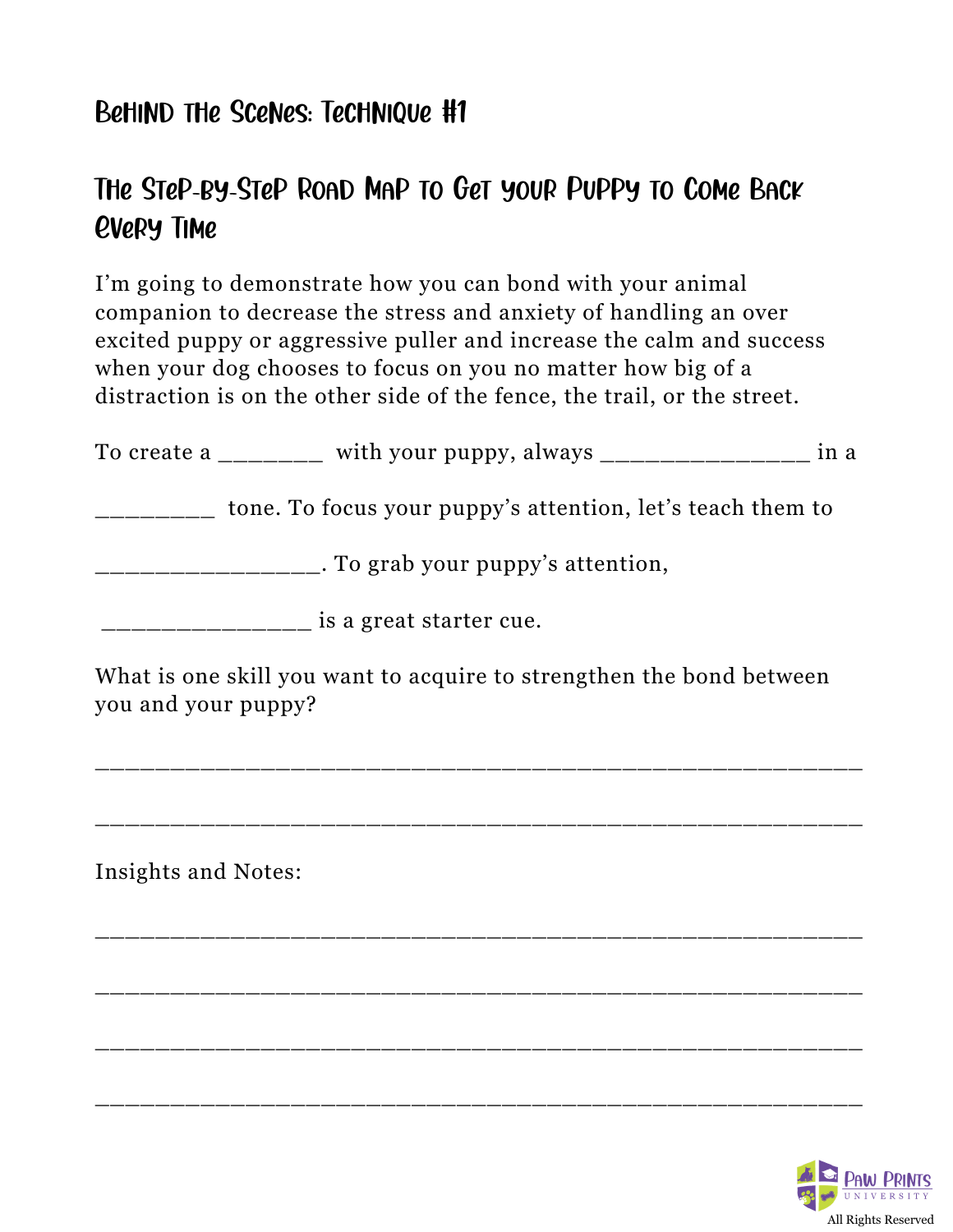# BeHIND THe Scenes: Technique #2

### TOOLS OF THE TRADE

Top Three Tools for Rewards Based Training

| ____________________ are crucial for training new behaviors. |
|--------------------------------------------------------------|
|                                                              |
|                                                              |
| What are you using now for rewards?                          |
|                                                              |
|                                                              |
|                                                              |
|                                                              |
|                                                              |
| What do you want to try?                                     |
|                                                              |
|                                                              |
|                                                              |
|                                                              |
|                                                              |
|                                                              |
| Insights and Notes:                                          |
|                                                              |
|                                                              |
|                                                              |
|                                                              |
|                                                              |
|                                                              |
|                                                              |
|                                                              |
|                                                              |